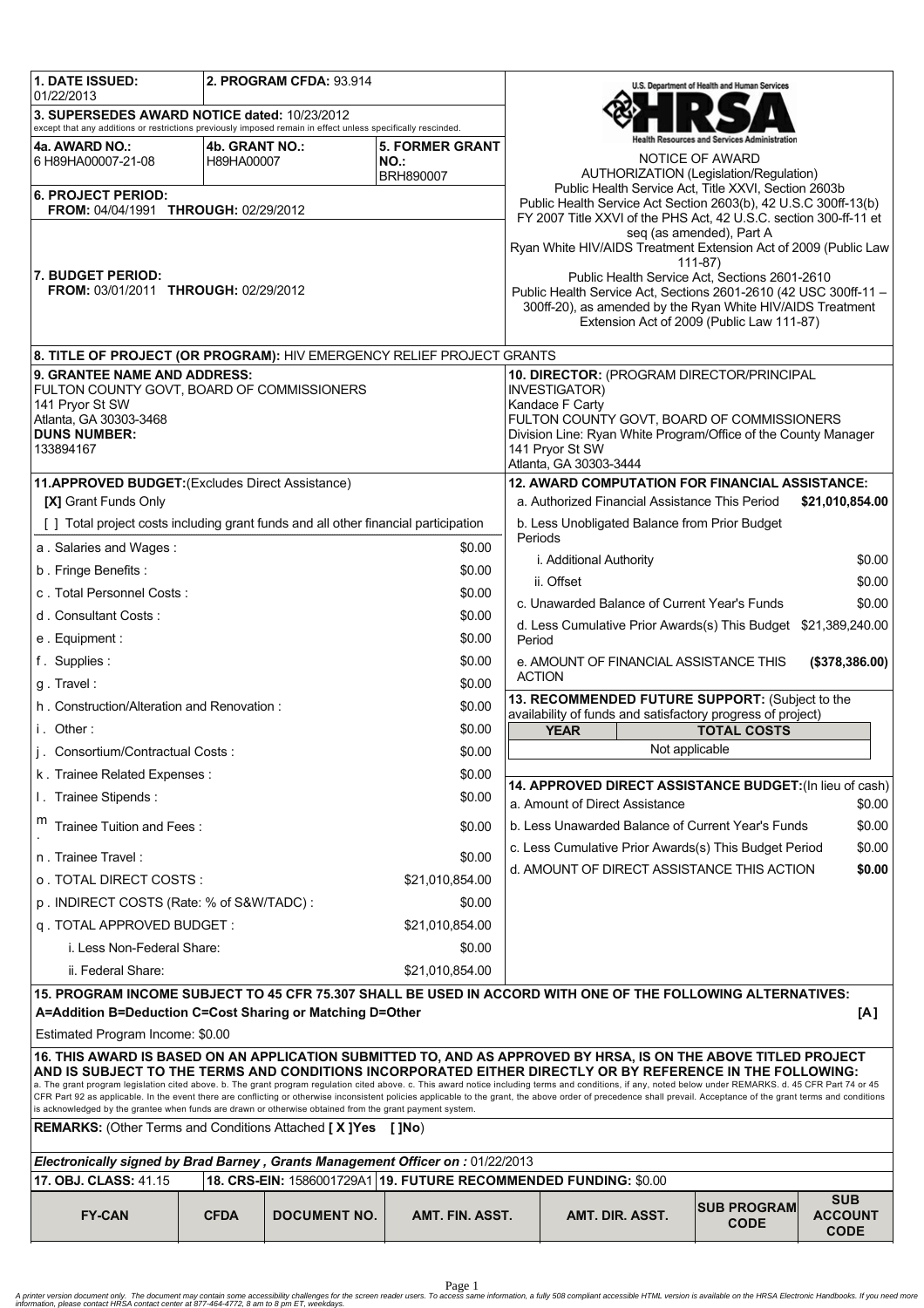| 0775000<br>5023<br>$\cdot$ <sup>1</sup> | 93.914 | H89HA00007<br>≛ 1 ⊨. | $($ \$378.386.00) | \$0.00 | N/A | HIVI- |
|-----------------------------------------|--------|----------------------|-------------------|--------|-----|-------|